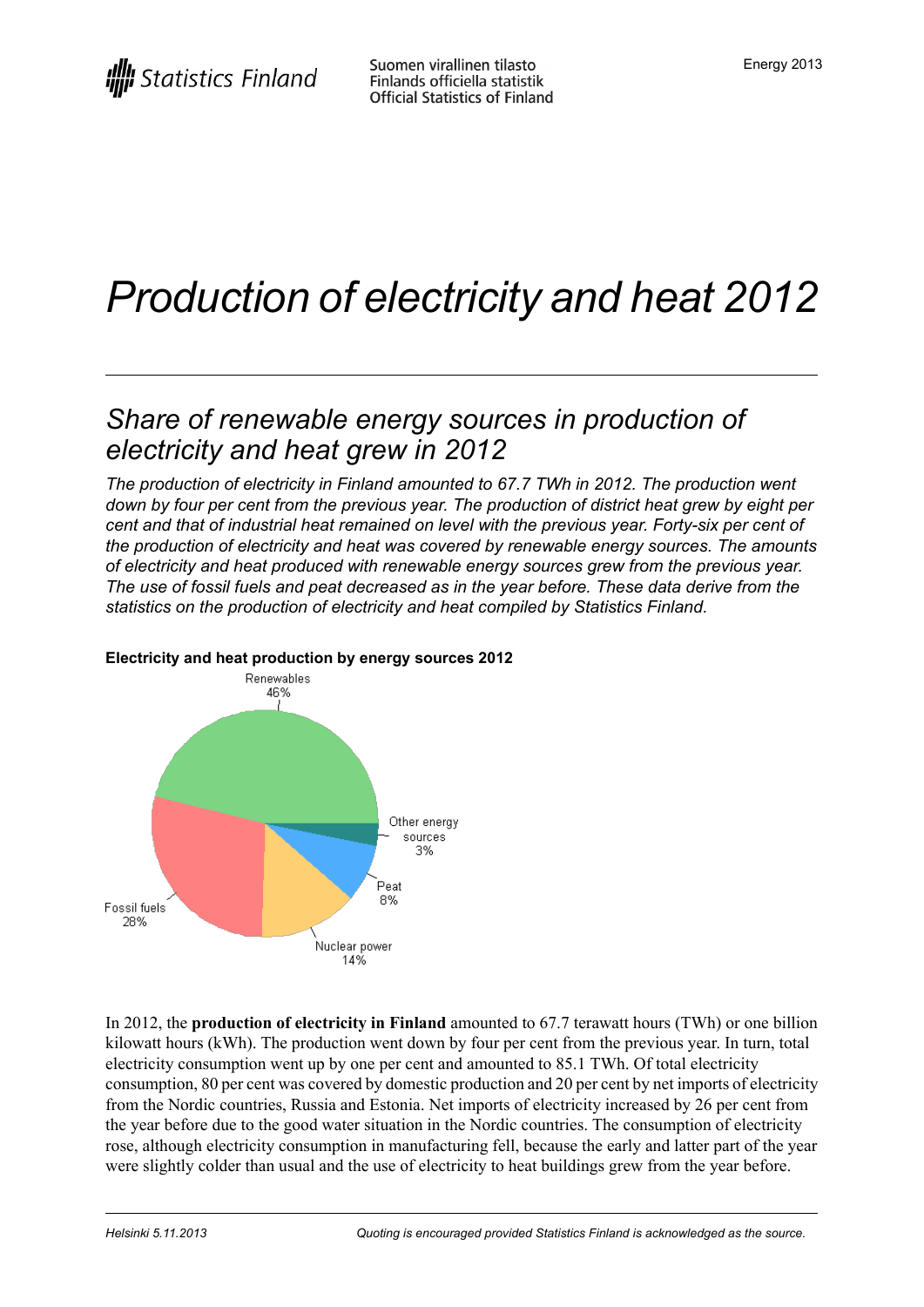Altogether 41 per cent of the electricity produced in Finland was produced with renewable energy sources. Over one-half of this was produced with hydro power and almost all of the remainder with wood. Thirty-three per cent of the production of electricity was covered with nuclear power, 21 per cent with fossil fuels and five per cent with peat. The amounts of electricity produced with fossil fuels and peat decreased by nearly one-third from the previous year.

|                                    |      |      | Electricity, TWh District heat, TWh Industrial heat, TWh | Fuels used, $PJ^{(1)}$ |
|------------------------------------|------|------|----------------------------------------------------------|------------------------|
| Separate production of electricity |      |      |                                                          |                        |
| - Hydro power                      | 16.7 |      |                                                          |                        |
| - Wind power                       | 0.5  |      |                                                          |                        |
| - Nuclear power                    | 22.1 |      |                                                          |                        |
| - Condensing power <sup>2)</sup>   | 5.2  |      |                                                          | 54.5                   |
| - Total                            | 44.4 |      |                                                          | 54.5                   |
| Combined heat and power production | 23.3 | 26.5 | 44.9                                                     | 417.2                  |
| Separate heat production           |      | 10.3 | 7.7                                                      | 75.6                   |
| <b>Total production</b>            | 67.7 | 36.7 | 52.6                                                     | 547.3                  |
| Net imports of electricity         | 17.4 |      |                                                          |                        |
| <b>Total</b>                       | 85.1 | 36.7 | 52.6                                                     | 547.3                  |

#### **Electricity and heat production by production mode in 2012**

1) In calculating total primary energy used, hydro power, wind power and net imports of electricity are made commensurate with fuels according to directly obtained electricity (3.6 PJ/TWh). Total nuclear energy used is calculated at the efficiency ratio of 33 per cent from produced nuclear power (10.91 PJ/TWh).

2) Condensing power includes condensing power plants, shares of condensing electricity of combined heat and power production plants, and peak gas turbines and similar separate electricity production plants.

The **production of district heat** amounted to 36.7 TWh in 2012. The production grew by eight per cent from the previous year. The consumption of district heat rose compared with the previous year, because autumn 2012 was cooler than the previous one. According to the Finnish Meteorological Institute, after the exceptionally mild autumn 2011, autumn 2012 was typical.

More than one-half of district heat was produced with fossil fuels. However, the use of renewable fuels in the production of district heat rose by 22 per cent from the previous year, which was caused by the growing use of wood. The fuels that were used most in the production of district heat were natural gas, hard coal, and wood fuels.

The **production of industrial heat** was 52.6 TWh in 2012. The production went down slightly from the year before. As in the previous years, the use of industrial heat remained at a low level.

Over 60 per cent of the heat used by industry was produced with renewable fuels. The individual fuel that was used most was black liquor from the forest industry and other wood fuels.

The statistics on the production of electricity and heat cover almost the entire production of electricity connected to the grid. Solar electricity has not yet been added to the statistics. The statistics do not cover small district heating plants or the heat production of small industrial enterprises.

Links:

Statistics Finland's inquiry on [production](http://tilastokeskus.fi/keruu/ene/index_en.html) of electricity and heat

Finnish Energy [Industries](http://www.energia.fi/en/statistics-and-publications/electricity-statistics)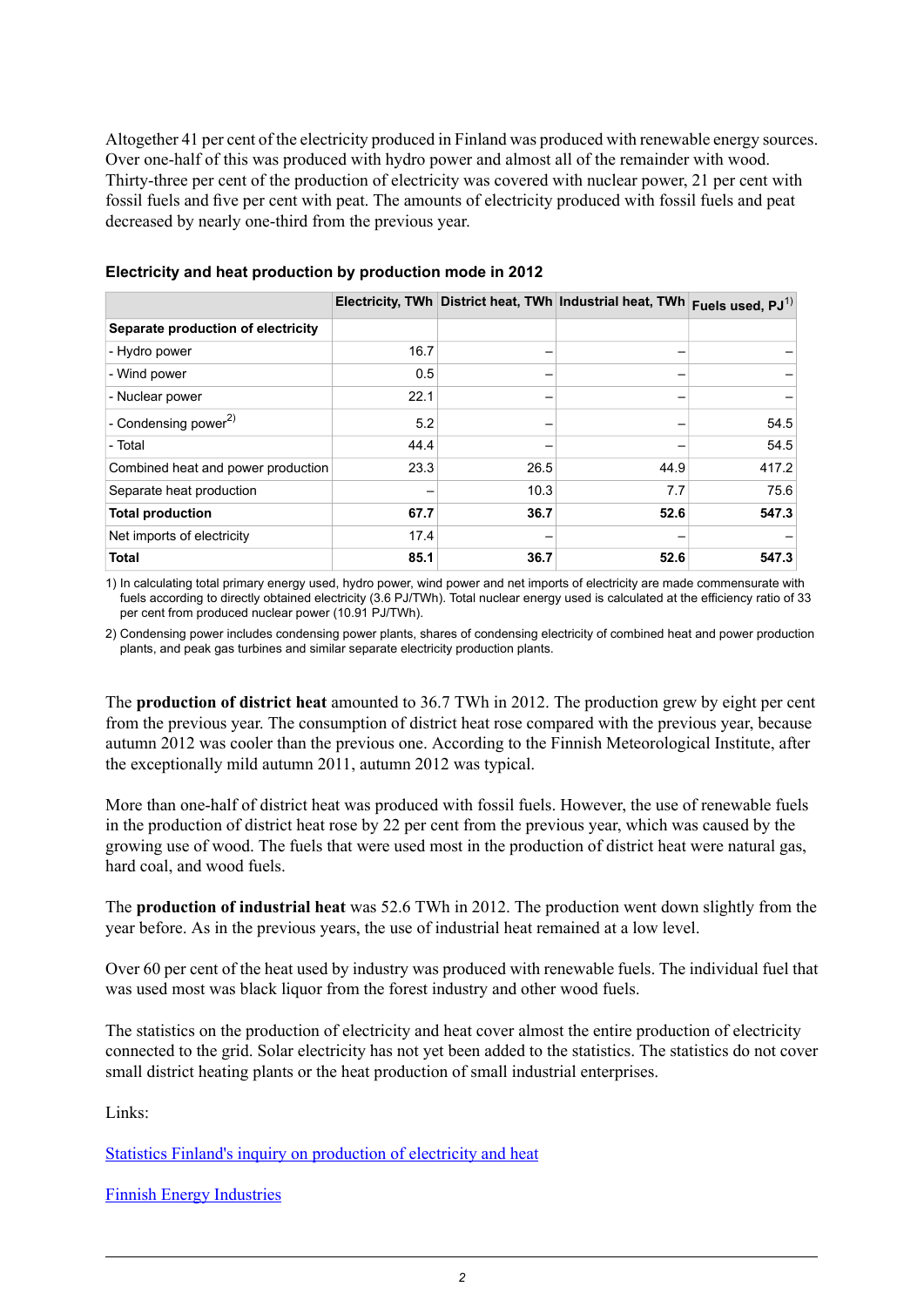## *Contents*

### *Tables*

#### **Appendix tables**

## *Figures*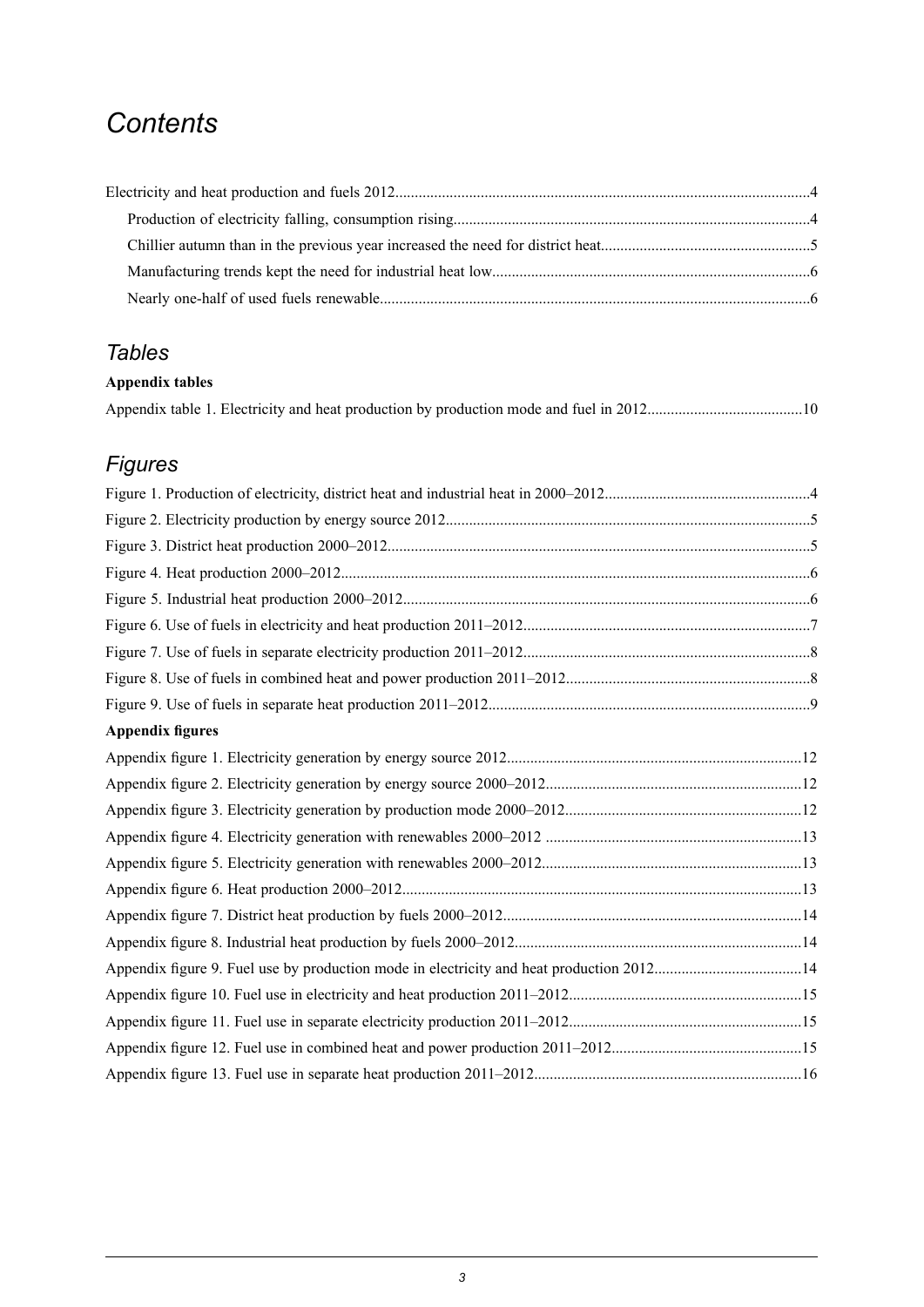## <span id="page-3-0"></span>*Electricity and heat production and fuels 2012*

### <span id="page-3-1"></span>*Production of electricity falling, consumption rising*

**Total electricity consumption** grew by one per cent from the previous year and amounted to 85.1 terawatt hours (TWh), or one billion kilowatt hours (kWh). Eighty per cent of the consumption was covered with domestic production and twenty per cent with net imports of electricity, which means the difference of imports and exports. Electricity is imported to Finland from the Nordic countries, Russia and Estonia. Electricity is also exported from Finland to other Nordic countries and Estonia. Net imports of electricity grew by 26 per cent from the previous year.

Imports from Sweden grew over 2.5 times as high, since inexpensive hydro electricity was well available. The good Nordic water situation that started in summer 2011 continued throughout 2012. Large exports of electricity to Sweden in the last few years halted almost entirely in 2012. Imports from Russia went down by 59 per cent. The decrease was mainly due to the increase in imports of Swedish electricity, but also due to price rises of Russian electricity, because Russia has included a capacity charge in the price of its export electricity. For the first time, more electricity was exported to Estonia in 2012 than imported from there to Finland.



<span id="page-3-2"></span>**Figure 1. Production of electricity, district heat and industrial heat in 2000–2012**

As in the previous year, the cool winter in the early part of the year kept the consumption of electricity at the previous year's level but the falling trends of manufacturing lowered the need for electricity. Autumn 2012 was in turn cooler than the previous autumn, which increased consumption of electricity. Manufacturing also used more electricity in autumn 2012 than in autumn 2011. According to Statistics Finland's Volume Index of Industrial Output, total industrial output in Finland went down by over two per cent in 2012. In electricity-intensive manufacturing, preliminary year-on-year changes of the forest and metal industries were falling. For the chemical industry, the year-on-year change in the index in turn showed growth from the previous year.

The **production of electricity** in Finland amounted to 67.7 TWh in 2012. The production decreased by four per cent from the previous year. Separate production of electricity with condensing power decreased by 47 per cent. The volume of the production of condensing electricity fluctuates according to the demand for electricity and the availability of hydro power in the Nordic countries. Electricity generated with combined heat and power production decreased by nine per cent. The amount of electricity produced with nuclear power remained quite constant at around 22 TWh. Nuclear power accounted for 33 per cent of the electricity produced in Finland in 2012. Nearly as much electricity was produced with hydro power as in the record year of 2008. From the previous year, the growth was 36 per cent and the share of hydro power in electricity production rose to 25 per cent. The share of wind power in produced electricity remained at under one per cent.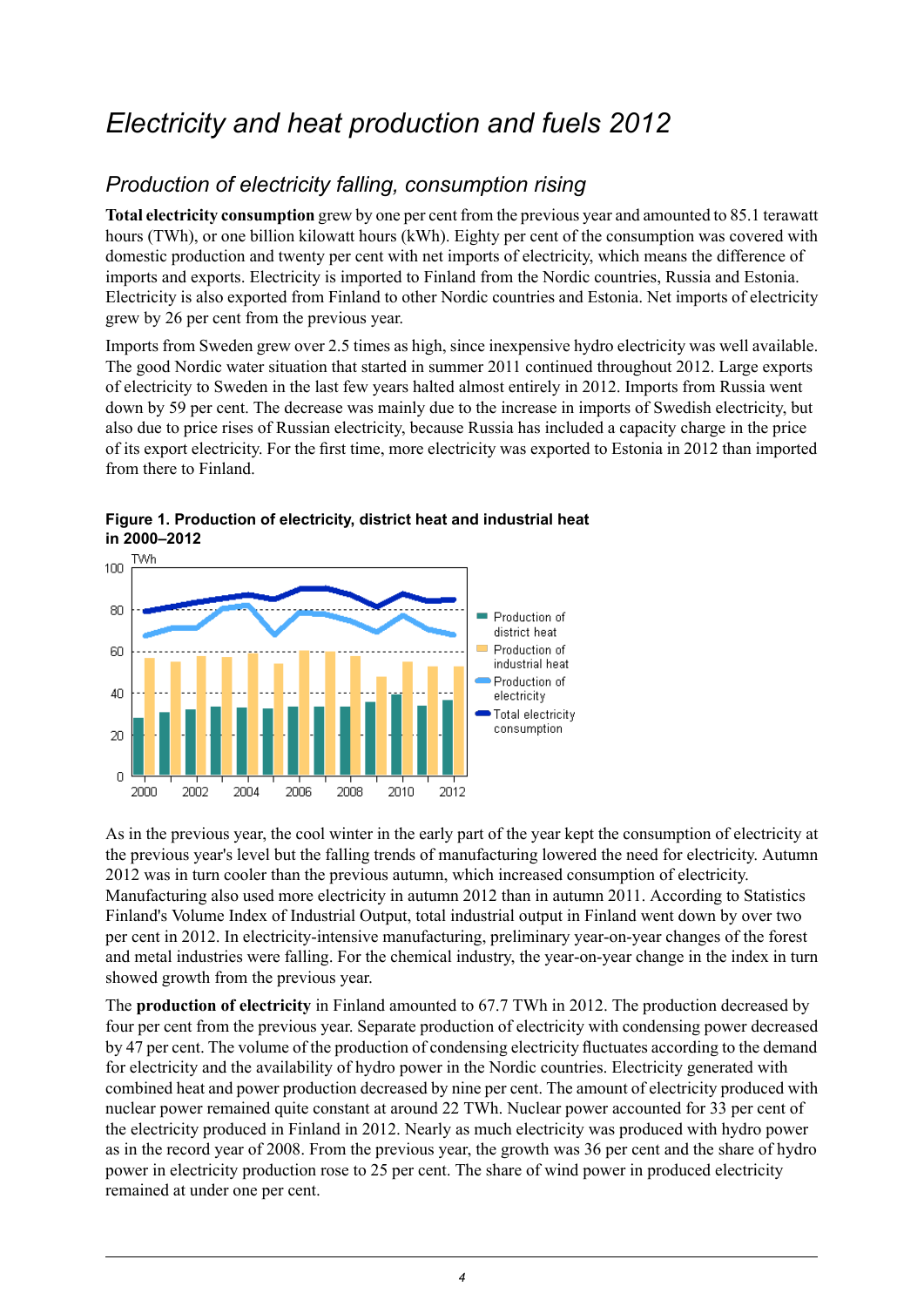The amount of electricity produced with fossil fuels decreased by nearly one-third, and itsshare of electricity production went down to 21 per cent. The biggest fossil fuels are coal and natural gas, as ten per cent of electricity was produced with both. Electricity produced with peat accounted for five per cent of electricity production. Forty-one per cent of the electricity produced in Finland was produced with renewable energy sources. Sixty per cent of this was produced with hydro power and almost all of the remainder with wood. Wood, or wood-based fuels comprise wood fuels, so-called black liquor from the forest industry that originates from the processes of the pulp industry, and other wood-based fuels such as by-products and waste products from the wood processing industry (e.g. paper, pine oil, methanol and turpentine, fibrous sludges and odour gases). Over seven per cent of electricity was produced with both black liquor and other wood fuels, i.e. 15 per cent in all.



#### <span id="page-4-1"></span>**Figure 2. Electricity production by energy source 2012**

#### <span id="page-4-0"></span>*Chillier autumn than in the previous year increased the need for district heat*

The **production of district heat** totalled 36.7 TWh in 2012. The production went down by eight per cent from the previous year. The heating energy need of buildings was at a high level due to the cold winter in the early part of the year and the cool December. In 2012, the consumption of district heat rose compared with the previous year, because autumn 2012 was cooler than the previous one. According to the Finnish Meteorological Institute, after the exceptionally mild autumn 2011, autumn 2012 was typical. In 2010, the demand for district heat was record high, for the autumn, as well as the winter, was also cold.

<span id="page-4-2"></span>Fifty-five per cent of district heat was produced with fossil fuels. One-half of this was produced with natural gas and nearly all the rest with coal. District heat produced with peat accounted for 17 per cent of total production. The share of district heat produced with renewable fuels rose to 26 per cent. Production of district heat grew particularly with wood fuels.



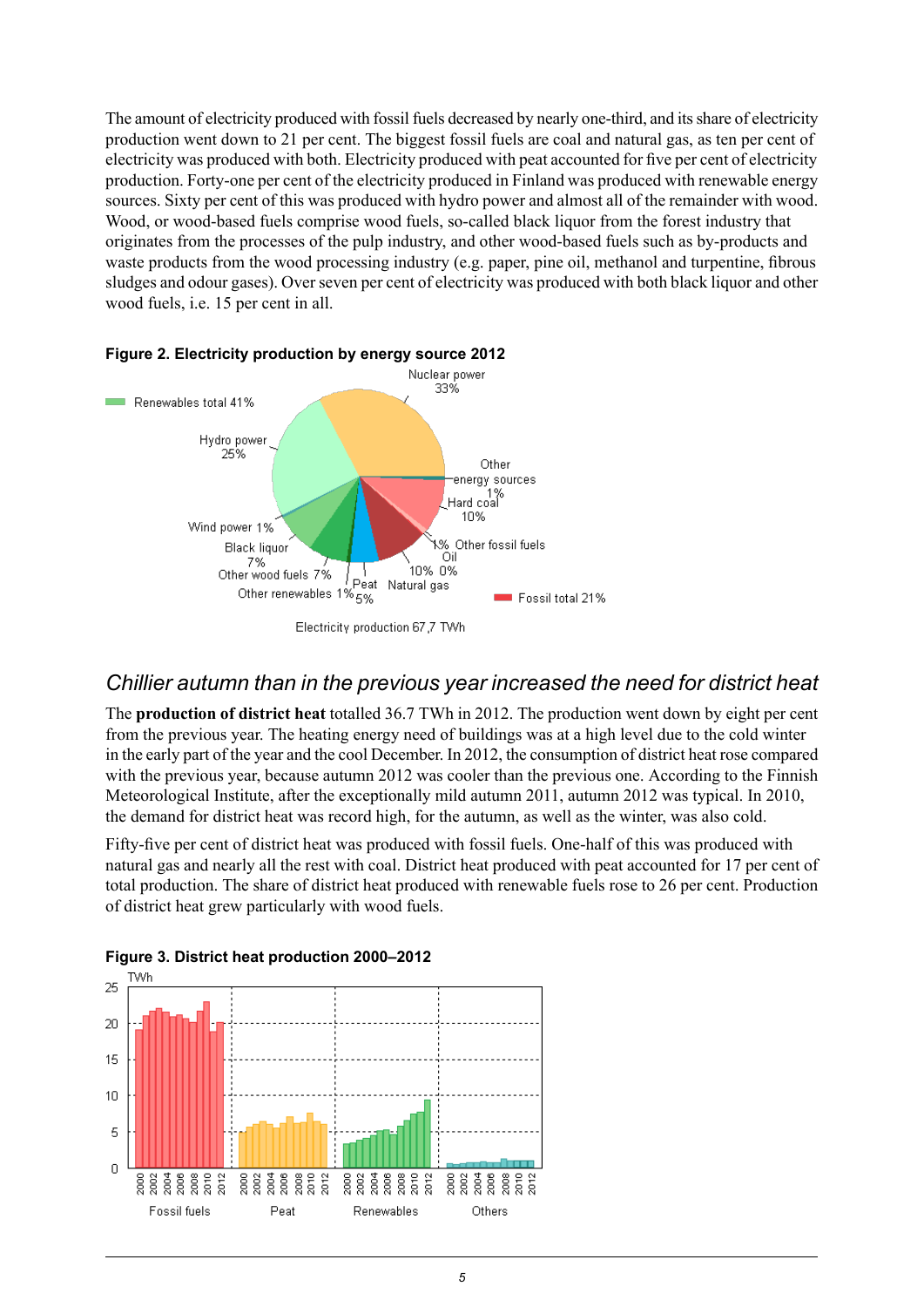

#### <span id="page-5-2"></span>**Figure 4. Heat production 2000–2012**

### <span id="page-5-0"></span>*Manufacturing trends kept the need for industrial heat low*

The **production of industrial heat** was 52.6 TWh in 2012. The production fell only a little from the previous year (-0.4%), although the downturn in manufacturing continued. As in the previous years, the use of industrial heat remained at a low level.

Sixty-eight per cent of the heat used by industry was produced with renewable fuels. Fossil fuels produced 19 per cent and peat seven per cent of industrial heat. The main fossil fuel in the production of industrial heat was natural gas, which accounted for 12 per cent of the total. In 2012, 46 per cent of industrial heat production was covered with black liquor from the forest industry and 21 per cent with other wood fuels.

<span id="page-5-3"></span>According to Statistics Finland's Volume Index of Industrial Output, total industrial output in Finland went down by over two per cent in 2012. In heat-intensive manufacturing, preliminary year-on-year changes of the forest and metal industries were falling. For the chemical industry, the year-on-year change in the index in turn showed growth from the previous year.





### <span id="page-5-1"></span>*Nearly one-half of used fuels renewable*

The **use of fuels** in the production of electricity and heat decreased by eight per cent in 2012. In fuel use, renewable fuels were already close to one-half: they made up 47 per cent of fuel use. The use of fossil fuels covered 38 per cent and peat 11 per cent. The remaining four per cent was derived from the so-called other energy sources, which include hydrogen, sulphur and exothermic heat from industry that is derived from the chemical industry. The use of renewable fuels increased by only two per cent from the previous year but the use of fossil fuels decreased by 14 per cent and the use of peat by 24 per cent.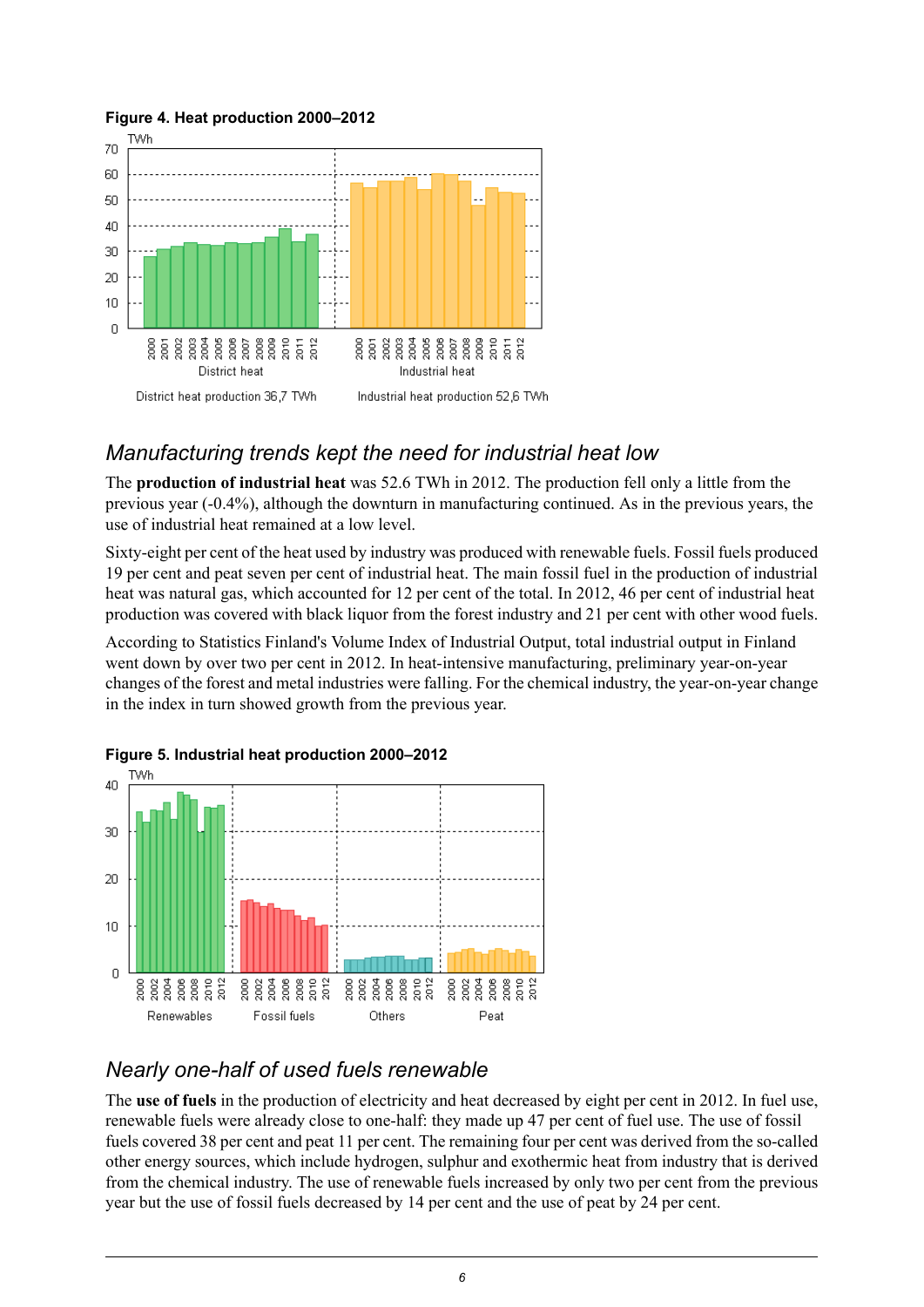This examination of fuels excludes so-called non-fuel modes of energy production, i.e. hydro and wind power. Nuclear power is also not regarded as equal with fuels in this examination. According to the international statistical convention, the efficiency ratio of nuclear power is assumes to be 33 per cent, i.e. three-fold amount compared to the produced electricity is counted as primary energy.

Black liquor from the forest industry remained the biggest fuel. The use of black liquor grew slightly, although according to the Volume Index of Industrial Output, the moving year-on-year change in the forest industry's output was -2.5 per cent. The uses of peat, coal and natural gas decreased considerably. The uses of wood fuels and municipal waste grew. Municipal waste and recycled waste produced from waste are counted in so-called mixed fuels that are divided into renewable and fossil fuels by the biofuel share included in them. The default shares according to Statistics Finland's fuel classification are used in the calculation. In these statistics, these fuels are found from the sets of fuels called other renewable and other fossil fuels. As the name indicates, the categories also include other fuels, such as biogas, plastic waste and coke. Other energy sources in turn contain such as hydrogen, sulphur and exothermic heat from industry, which is mainly derived from an exothermic reaction in the chemical industry, i.e. a heat-transferring chemical reaction.



<span id="page-6-0"></span>

The use of fuels in separate production of electricity means the use of fuels in the production of condensing power. Other separate production of electricity, i.e. nuclear, hydro and wind power, is regarded as being so-called non-fuel. The amount of produced condensing power decreased by 47 per cent and the volume of fuel used for condensing power decreased by 45 per cent. The difference is explained by the efficiency ratio of production, i.e. the ratio between produced electricity and used amount of fuel.

The efficiency ratio of condensing power typically varies from 35 to 45 per cent, while around 75 to 85 per cent of fuel energy can be utilised in combined heat and power production and some 80 to 90 per cent in separate heat production.

Nearly 60 per cent of the fuels used in condensing power production were fossil fuels. In turn, the use of peat amounted to 13 per cent. Coal was the most important fossil fuel, although its use diminished by 49 per cent. The use of peat fell by 64 per cent and that of renewable fuels by 34 per cent. As the use of fossil fuels and peat and the entire fuel use diminished, the share of renewable fuels rose to 25 per cent.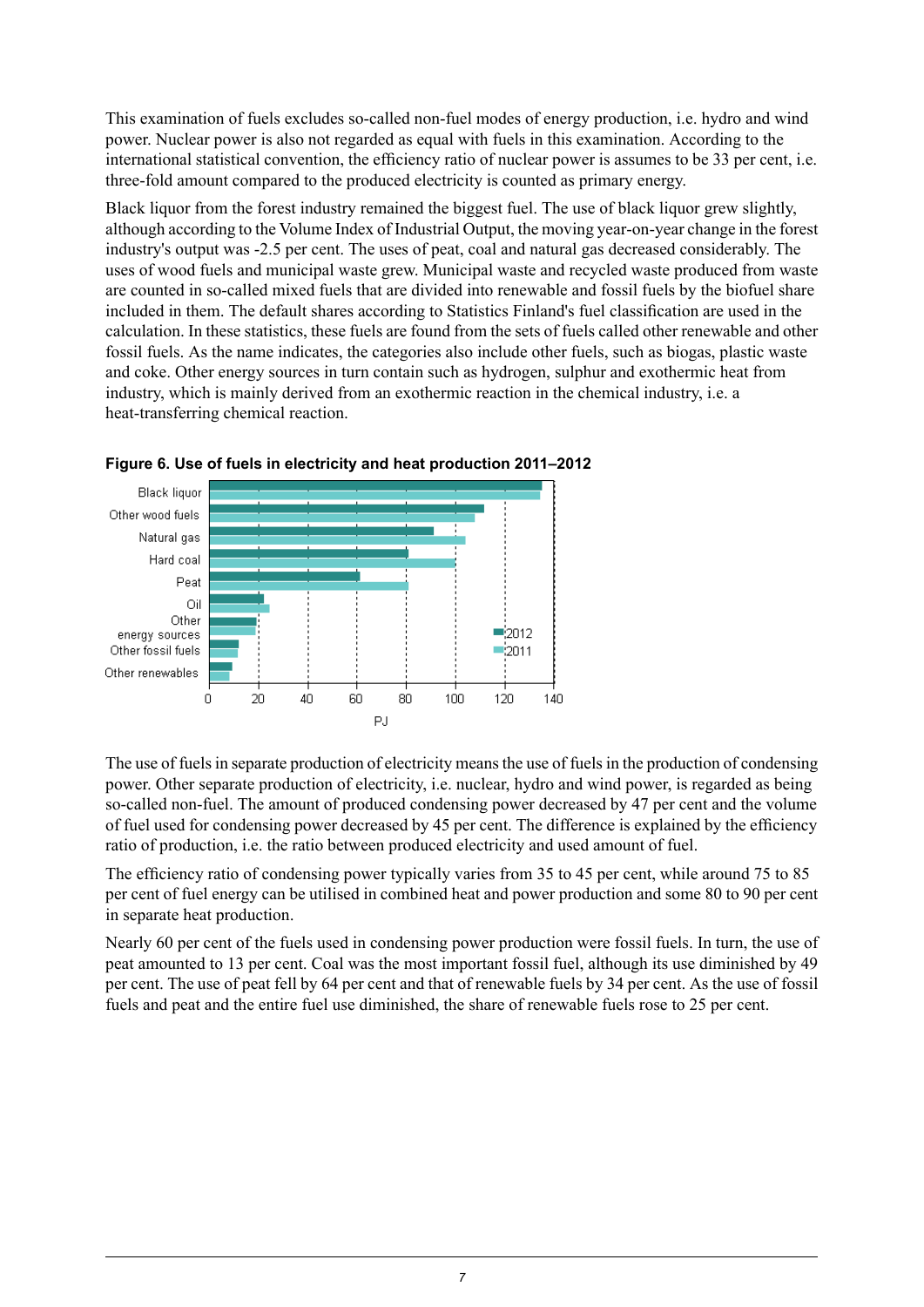

<span id="page-7-0"></span>

In fuels in combined heat and power production, the uses of fossil fuels and peat both went down by ten per cent. The use of renewable fuels went up by six per cent. The major changes were the decrease in the use of natural gas and oil and the growth in the use of other wood fuels and municipal waste. Municipal waste and recycled waste produced from waste are counted in so-called mixed fuels that are divided into renewable and fossil fuels by the biofuel share included in them. The default shares according to Statistics Finland's fuel classification are used in the calculation. In these statistics, these fuels are found from the sets of fuels called other renewables and other fossil fuels. As the name indicates, the categories also include other fuels, such as biogas, plastic waste and coke.

<span id="page-7-1"></span>As the use of fossil fuels and peat diminished, the share of renewable fuels rose to over 50 per cent (54%). Black liquor from the forest industry remained the most significant fuel, although the trends of the forest industry went down.



**Figure 8. Use of fuels in combined heat and power production 2011–2012**

The use of coal in separate heat production grew by 87 per cent. However, the use volume is still fairly small and covers just seven per cent of the total. The use of natural gas went up by 51 per cent. Other wood fuels stayed the biggest fuel category and covered one-quarter of the use. Oil was still used most in 2010, but now its share has fallen to one fifth. Fossil fuels made up 52 per cent of the total, while the share of renewable fuels was 27 per cent.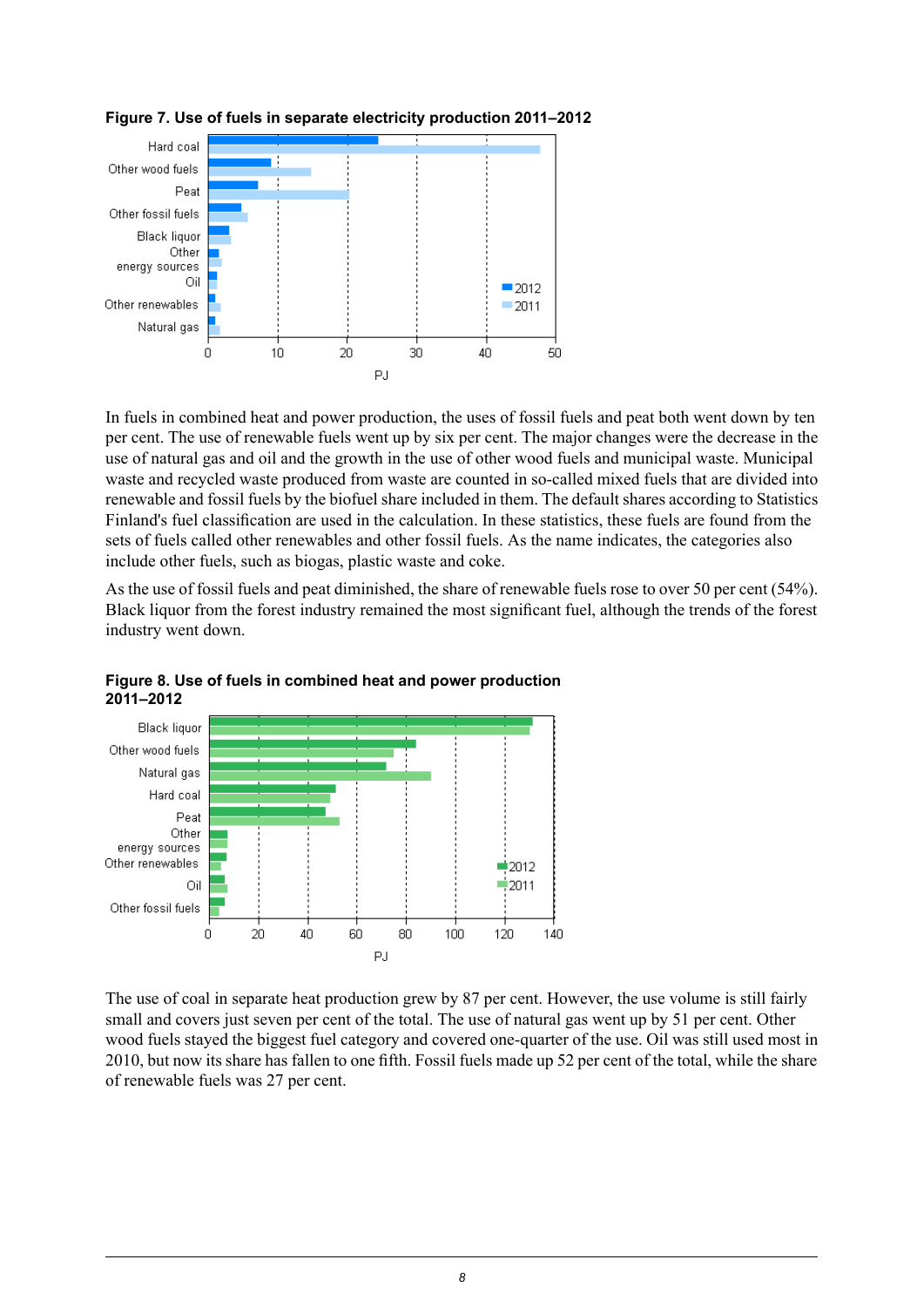

<span id="page-8-0"></span>**Figure 9. Use of fuels in separate heat production 2011–2012**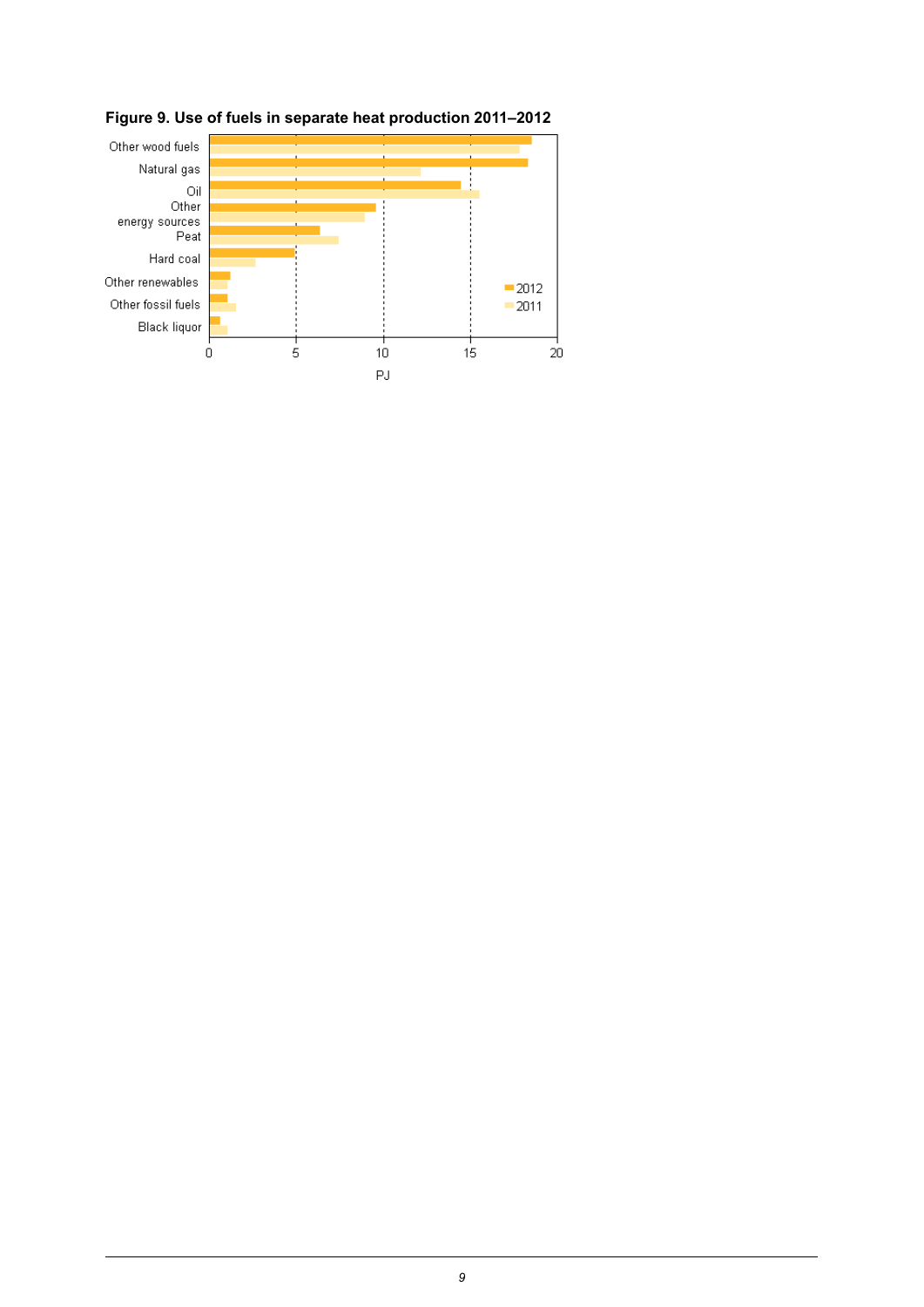## *Appendix tables*

<span id="page-9-0"></span>

| Appendix table 1. Electricity and heat production by production mode and fuel in 2012 |  |  |  |  |
|---------------------------------------------------------------------------------------|--|--|--|--|
|---------------------------------------------------------------------------------------|--|--|--|--|

|                                                |                                                | Electricity,<br>GWh  | District heat,<br>GWh | Industrial<br>heat, GWh | Fuels used,<br><b>GWh</b> | Fuels used, TJ |
|------------------------------------------------|------------------------------------------------|----------------------|-----------------------|-------------------------|---------------------------|----------------|
| Condensing<br>power<br>production <sup>1</sup> | Oil                                            | 85                   | $\ddotsc$             | $\ddotsc$               | 382                       | 1375           |
|                                                | Hard coal                                      | 2 5 9 9              |                       | $\ddot{\phantom{a}}$    | 6838                      | 24 6 15        |
|                                                | Natural gas                                    | 88                   | $\ddot{\phantom{a}}$  | $\ddotsc$               | 309                       | 1 1 1 1        |
|                                                | Other fossil <sup>2)3)</sup>                   | 369                  |                       | $\ddotsc$               | 1 3 5 7                   | 4887           |
|                                                | Peat                                           | 711                  | $\ddot{\phantom{a}}$  | $\ddotsc$               | 2034                      | 7 3 2 2        |
|                                                | Black liquor and other<br>concentrated liquors | 244                  |                       | $\ddot{\phantom{a}}$    | 893                       | 3 2 1 6        |
|                                                | Other wood fuels                               | 839                  | $\ddot{\phantom{a}}$  | μ.                      | 2546                      | 9 1 6 5        |
|                                                | Other renewables <sup>2)4)</sup>               | 115                  | $\ddot{\phantom{a}}$  | $\ddot{\phantom{a}}$    | 313                       | 1 1 2 6        |
|                                                | Other energy sources <sup>5)</sup>             | 127                  | $\ddot{\phantom{a}}$  | $\ddot{\phantom{a}}$    | 470                       | 1691           |
|                                                | <b>Total</b>                                   | 5 1 7 7              | ٠.                    |                         | 15 141                    | 54 507         |
| <b>Combined</b>                                | Oil                                            | 178                  | 125                   | 1 1 7 3                 | 1898                      | 6831           |
| heat and<br>power                              | Hard coal                                      | 4 0 6 1              | 7445                  | 764                     | 14 4 33                   | 51 960         |
| production <sup>6)</sup> Natural gas           |                                                | 6460                 | 5586                  | 5 0 3 2                 | 20 078                    | 72 282         |
|                                                | Other fossil <sup>2)3)</sup>                   | 220                  | 560                   | 678                     | 1834                      | 6603           |
|                                                | Peat                                           | 2727                 | 5 0 6 9               | 3 1 2 6                 | 13 296                    | 47865          |
|                                                | Black liquor and other<br>concentrated liquors | 4825                 | 185                   | 23 8 14                 | 36 590                    | 131725         |
|                                                | Other wood fuels                               | 4 1 4 2              | 6726                  | 8 3 2 1                 | 23 4 4 1                  | 84 389         |
|                                                | Other renewables <sup>2)4)</sup>               | 359                  | 547                   | 704                     | 2049                      | 7377           |
|                                                | Other energy sources <sup>5)</sup>             | 314                  | 214                   | 1 2 7 3                 | 2 2 6 3                   | 8 1 4 6        |
|                                                | <b>Total</b>                                   | 23 286               | 26 458                | 44 885                  | 115 882                   | 417 176        |
| <b>Separate</b>                                | Oil                                            | $\ddot{\phantom{a}}$ | 1720                  | 1 0 0 1                 | 4 0 3 1                   | 14 5 11        |
| production<br>of heat $^{7)}$                  | Hard coal                                      | $\ddot{\phantom{a}}$ | 1 1 5 5               | 101                     | 1 3 9 5                   | 5021           |
|                                                | Natural gas                                    | $\ddotsc$            | 3 3 8 8               | 1 2 8 8                 | 5 1 1 7                   | 18 4 22        |
|                                                | Other fossil <sup>2)3)</sup>                   | $\ddot{\phantom{a}}$ | 181                   | 62                      | 314                       | 1 1 2 9        |
|                                                | Peat                                           | $\ddot{\phantom{a}}$ | 1 0 4 0               | 470                     | 1774                      | 6 3 8 7        |
|                                                | Black liquor and other<br>concentrated liquors |                      |                       | 153                     | 192                       | 691            |
|                                                | Other wood fuels                               | $\ddot{\phantom{a}}$ | 1763                  | 2 5 4 4                 | 5 1 5 7                   | 18 566         |
|                                                | Other renewables <sup>2)4)</sup>               | $\ddotsc$            | 182                   | 109                     | 356                       | 1 2 8 3        |
|                                                | Other energy sources <sup>5)</sup>             |                      | 840                   | 1973                    | 2675                      | 9630           |
|                                                | <b>Total</b>                                   | ٠.                   | 10 270                | 7701                    | 21 011                    | 75 640         |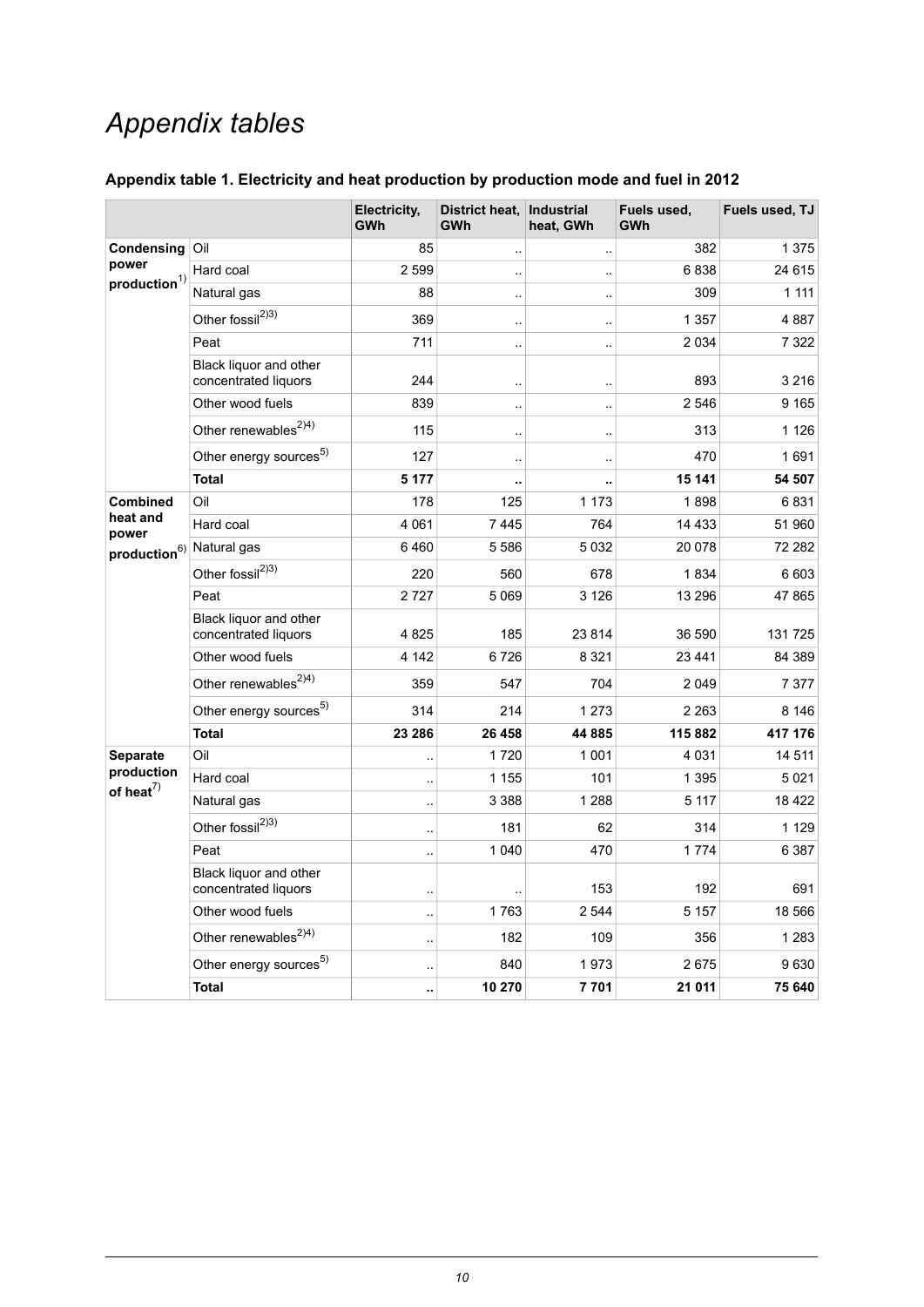|              |                                                | Electricity.<br><b>GWh</b> | District heat.<br>GWh | <b>Industrial</b><br>heat, GWh | Fuels used,<br><b>GWh</b> | Fuels used, TJ |
|--------------|------------------------------------------------|----------------------------|-----------------------|--------------------------------|---------------------------|----------------|
| <b>Total</b> | Oil                                            | 264                        | 1845                  | 2 1 7 4                        | 6310                      | 22 7 18        |
|              | Hard coal                                      | 6660                       | 8601                  | 865                            | 22 6 6 6                  | 81 596         |
|              | Natural gas                                    | 6547                       | 8974                  | 6 3 2 0                        | 25 504                    | 91815          |
|              | Other fossil <sup>2)3)</sup>                   | 589                        | 741                   | 740                            | 3505                      | 12619          |
|              | Peat                                           | 3437                       | 6 109                 | 3596                           | 17 104                    | 61 573         |
|              | Black liquor and other<br>concentrated liquors | 5 0 6 9                    | 185                   | 23 968                         | 37 675                    | 135 631        |
|              | Other wood fuels                               | 4 9 8 1                    | 8490                  | 10 864                         | 31 144                    | 112 120        |
|              | Other renewables <sup><math>2)4)</math></sup>  | 474                        | 729                   | 814                            | 2 7 1 8                   | 9786           |
|              | Other energy sources <sup>5)</sup>             | 442                        | 1053                  | 3 2 4 6                        | 5407                      | 19467          |
|              | <b>Total</b>                                   | 28 4 63                    | 36728                 | 52 586                         | 152 034                   | 547 323        |

1) Condensate parts produced in connection with combined heat and power production were calculated with condensing power.

Mixed fuels (such as recycled fuel) are divided into renewable and fossil fuels in ratio to the fossil and biodegradable coal contained 2) in them.

Other fossil fuels include blast furnace gas and coke oven gas and coke, and plastics fuels and other waste fuels and the fossil 3) part of mixed fuels.

4) Other renewable fuels comprise the bio part of mixed fuels and biogas.

5) Other energy sources include hydrogen, electricity, and reaction and secondary heat of industry.

6) Combined heat and power production includes pure combined production.

7) Reduction heat produced in connection with condensate production and combined heat and power production were calculated in separate production of heat.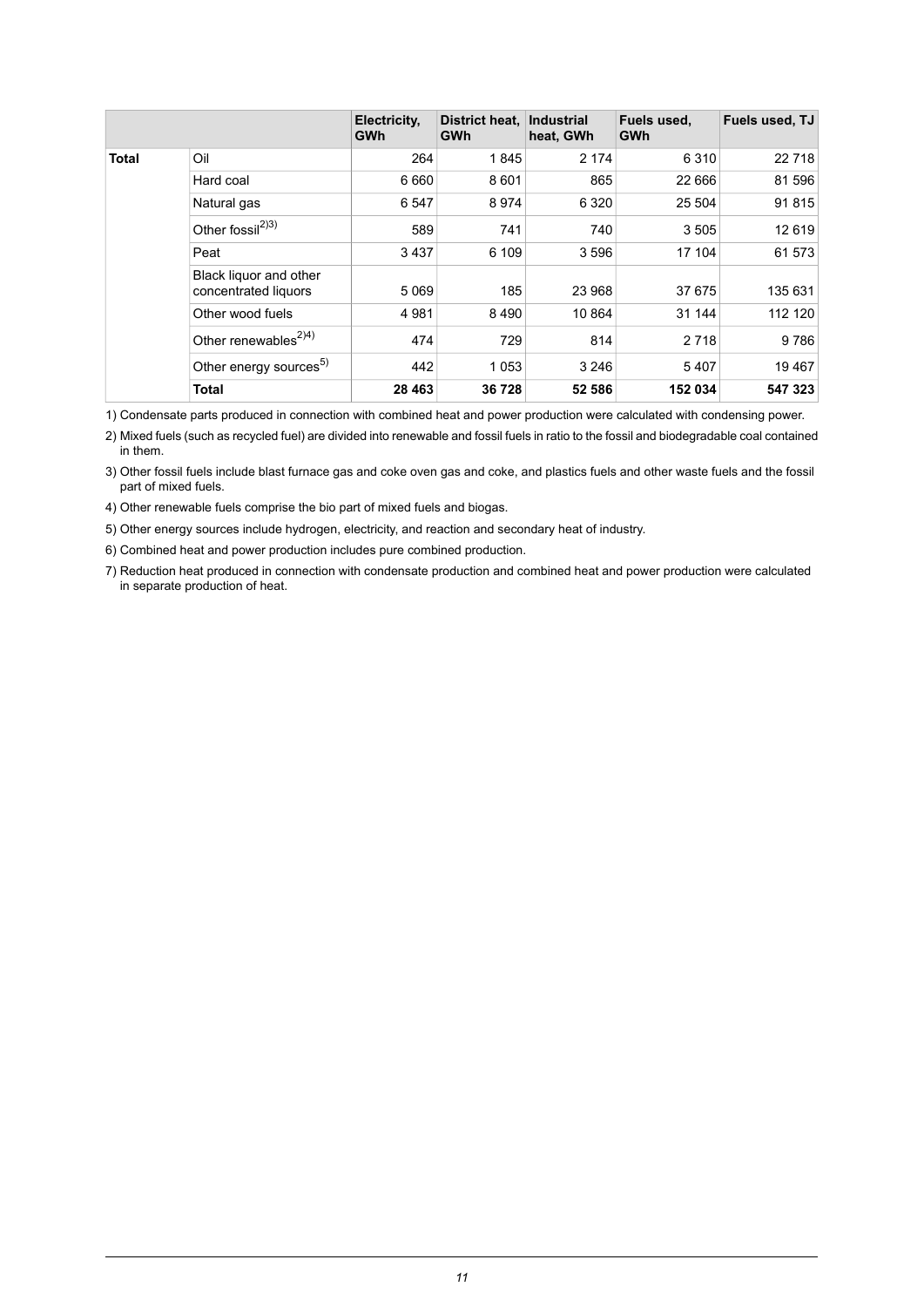## *Appendix figures*

<span id="page-11-0"></span>



<span id="page-11-1"></span>

<span id="page-11-2"></span>

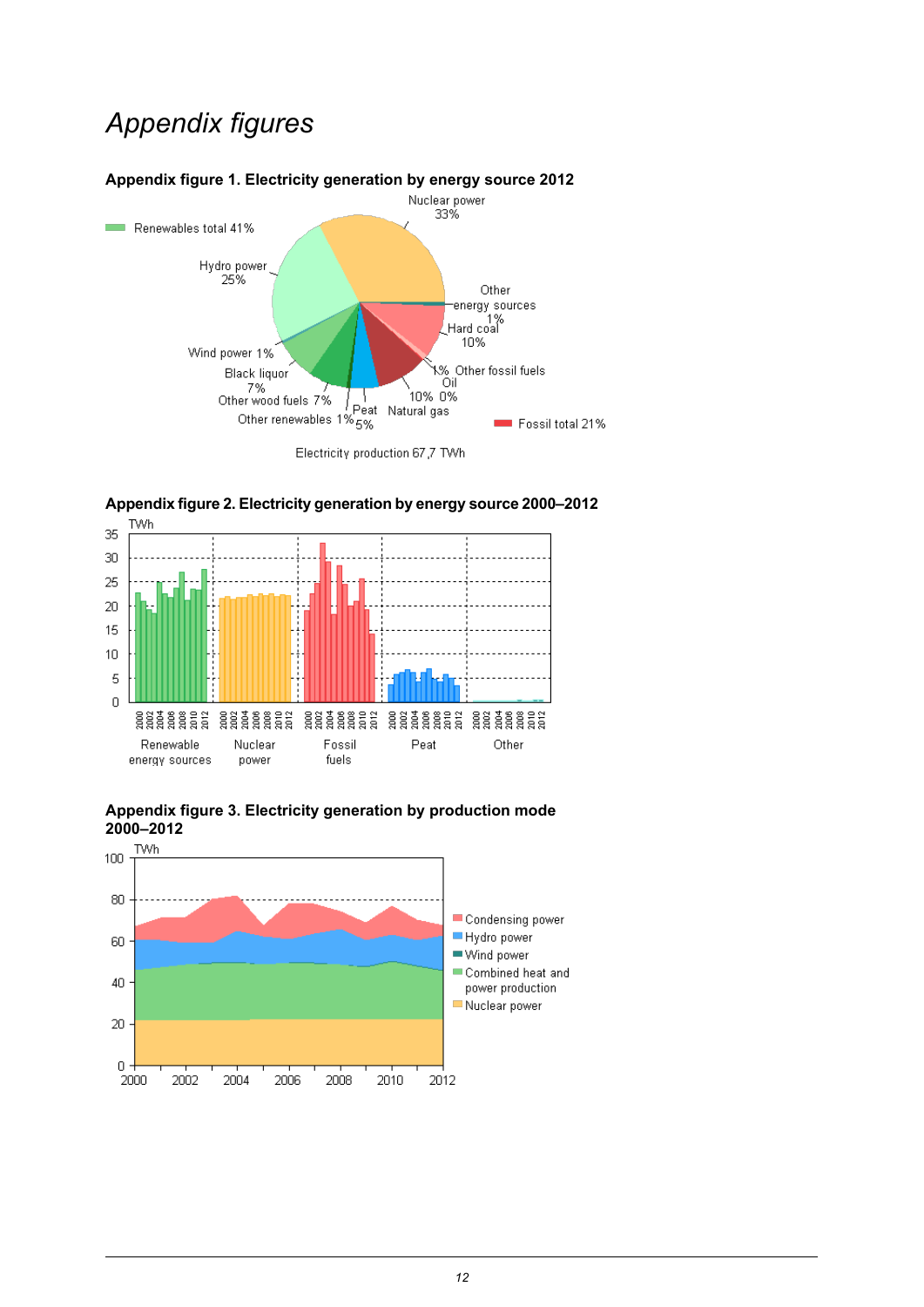

<span id="page-12-0"></span>



<span id="page-12-1"></span>

<span id="page-12-2"></span>

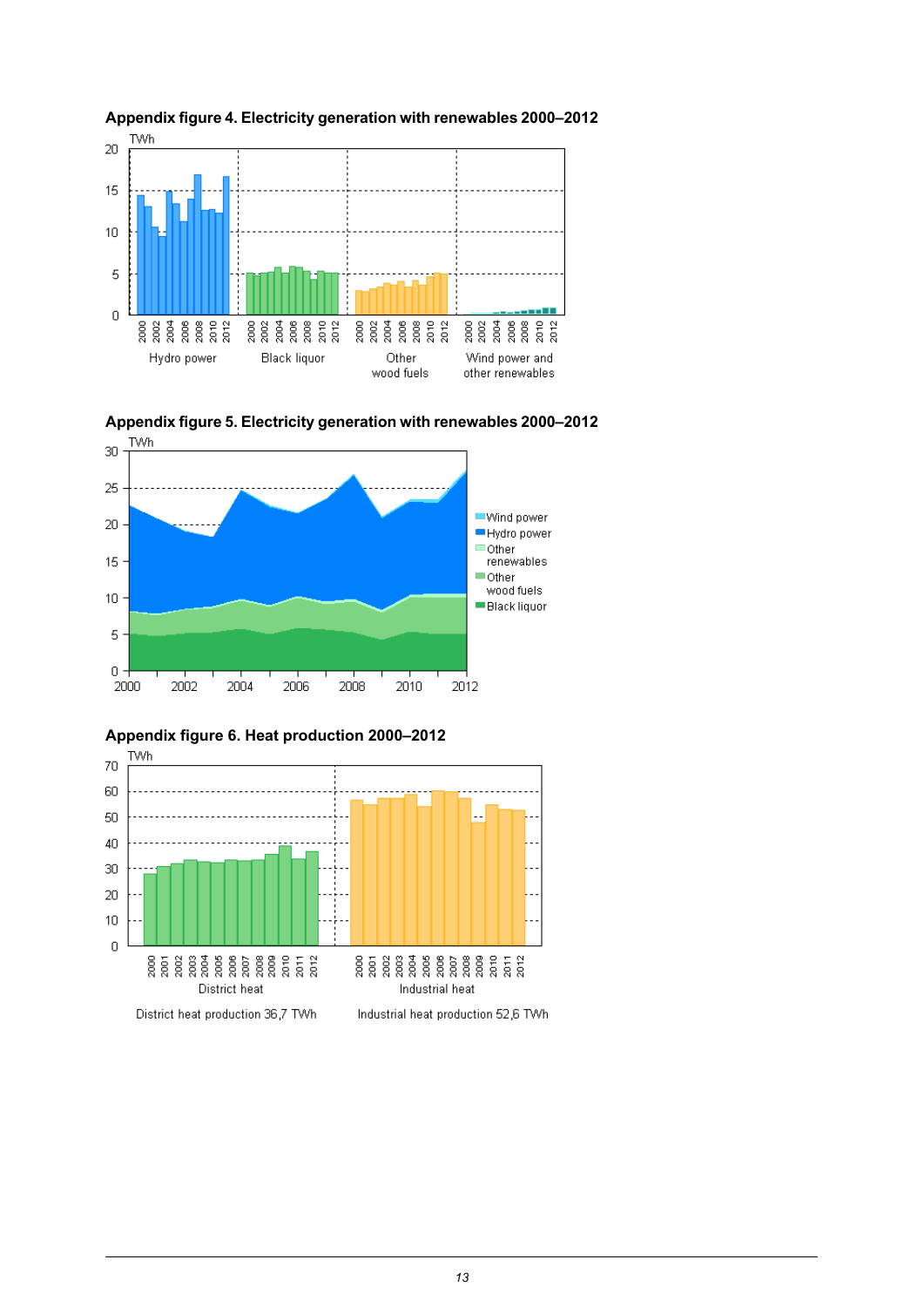

<span id="page-13-1"></span>![](_page_13_Figure_1.jpeg)

#### <span id="page-13-0"></span>**Appendix figure 7. District heat production by fuels 2000–2012**

<span id="page-13-2"></span>**Appendix figure 9. Fuel use by production mode in electricity and heat production 2012**

![](_page_13_Figure_4.jpeg)

Total use of fuels 547 PJ or 152 TWh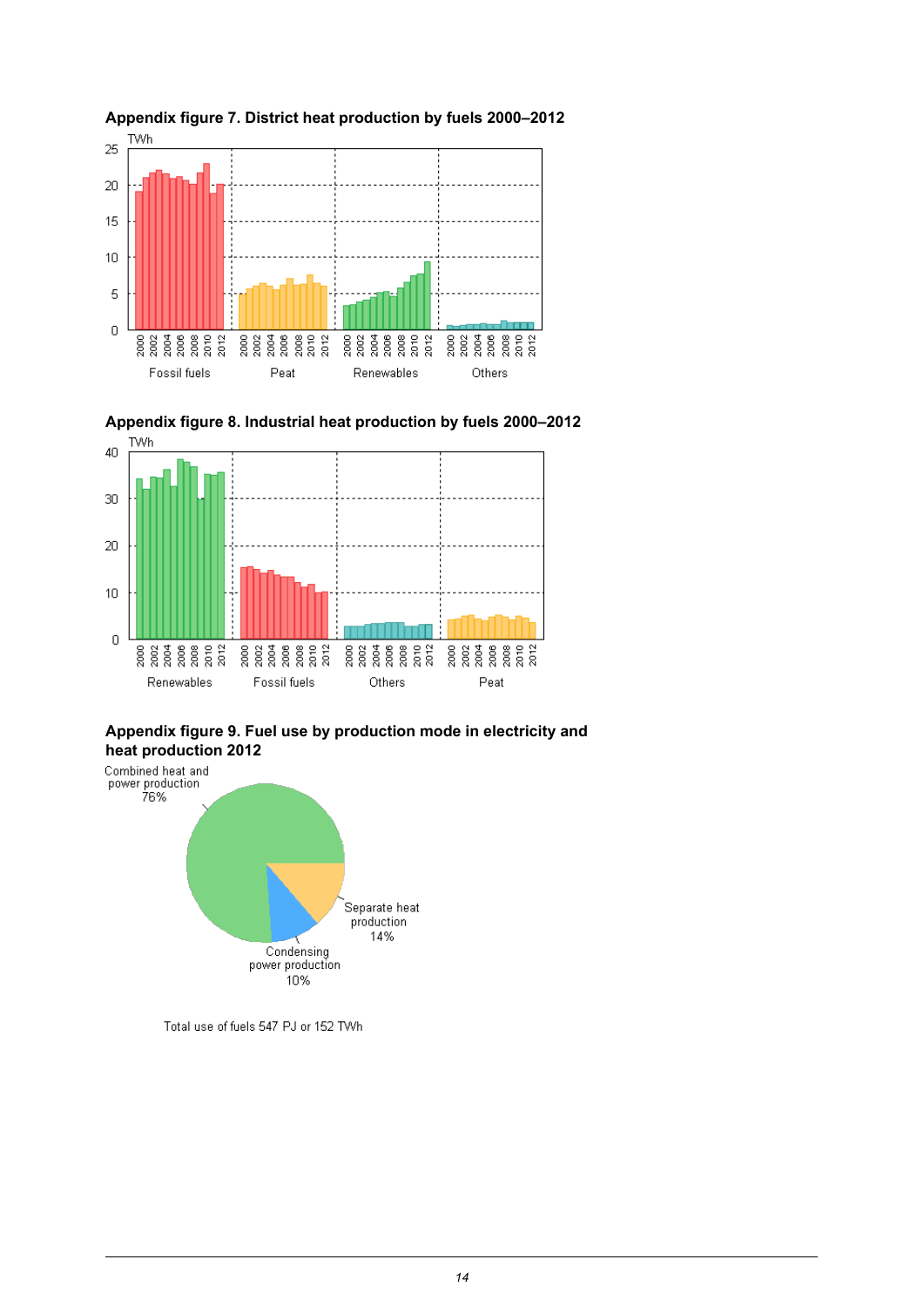![](_page_14_Figure_0.jpeg)

#### <span id="page-14-0"></span>**Appendix figure 10. Fuel use in electricity and heat production 2011–2012**

<span id="page-14-1"></span>![](_page_14_Figure_2.jpeg)

![](_page_14_Figure_3.jpeg)

<span id="page-14-2"></span>![](_page_14_Figure_4.jpeg)

![](_page_14_Figure_5.jpeg)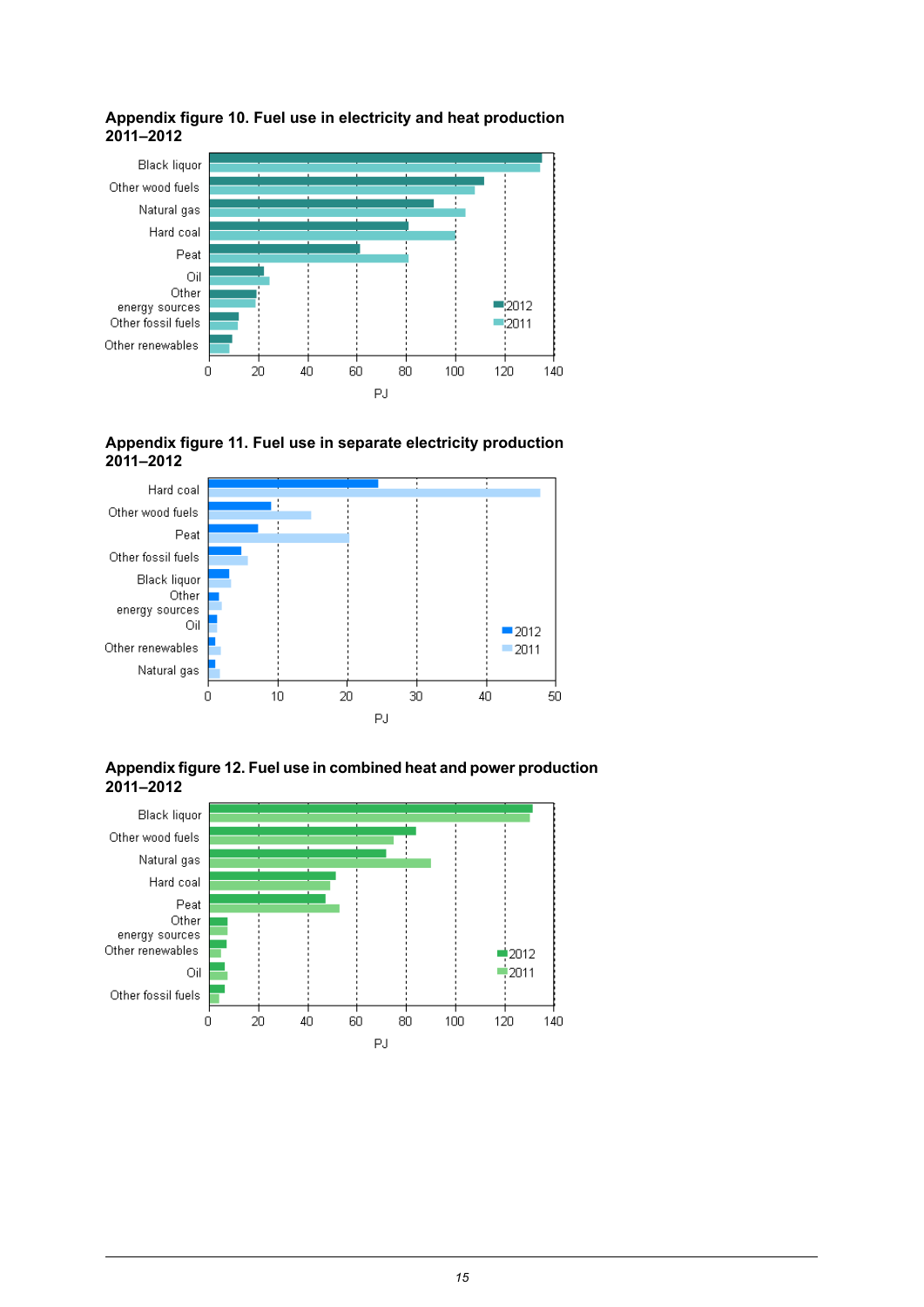![](_page_15_Figure_0.jpeg)

#### <span id="page-15-0"></span>**Appendix figure 13. Fuel use in separate heat production 2011–2012**